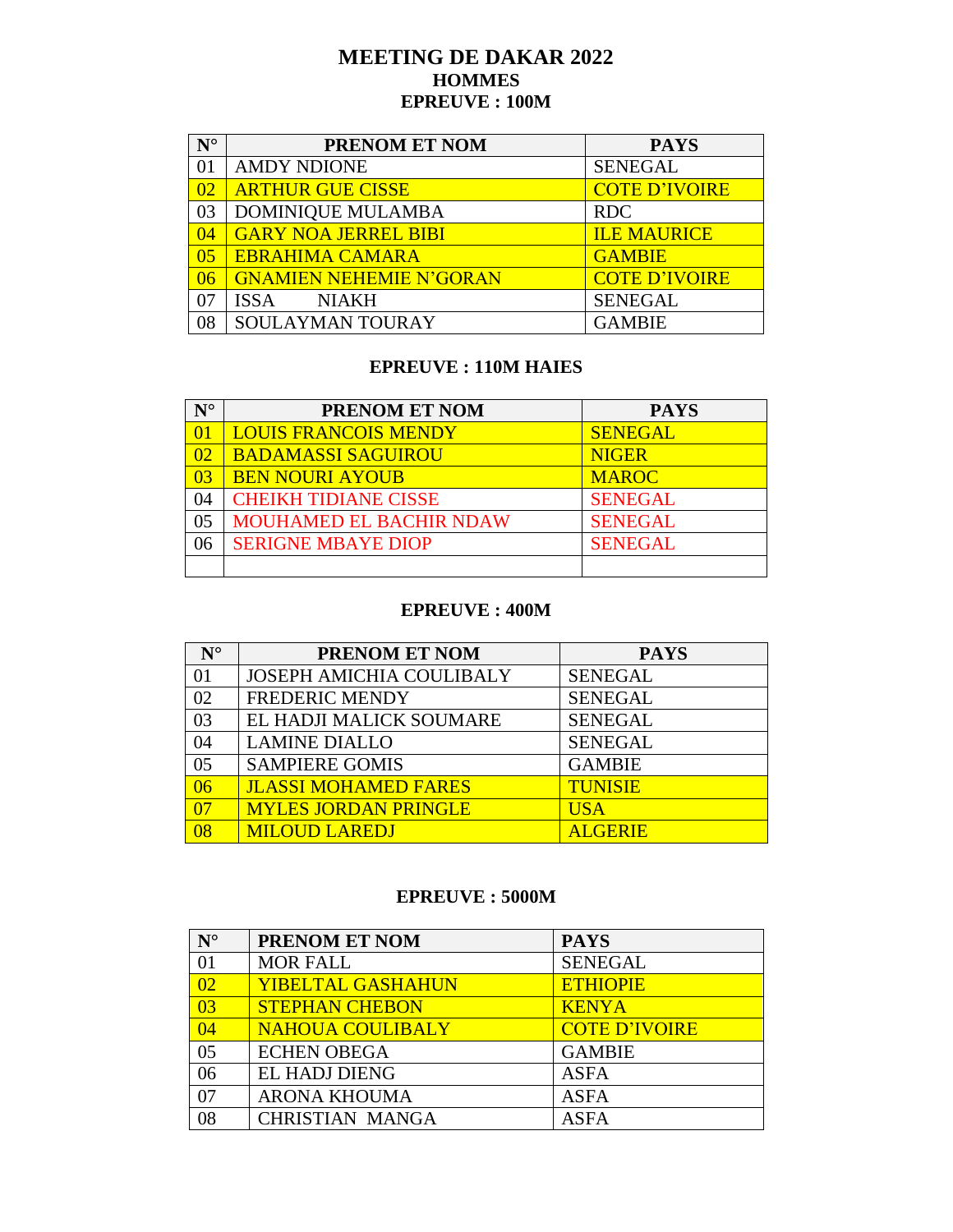| $N^{\circ}$     | <b>PRENOM ET NOM</b>                 | <b>PAYS</b>         |
|-----------------|--------------------------------------|---------------------|
|                 | <b>JAIDA FATOU DRAME</b>             | <b>SENEGAL</b>      |
| 02              | FATOUMATA FANTA BALDE                | <b>SENEGAL</b>      |
| $\overline{03}$ | LINDA CHRISTELLE ANGOUNOU NGOUAYAKA  | <b>CAMEROUN</b>     |
| 04              | YAMA THIAM                           | <b>SENEGAL</b>      |
| 05              | <b>NDEYE MARIE GUEYE</b>             | <b>SENEGAL</b>      |
| 06              | <b>FATOU GAYE</b>                    | <b>SENEGAL</b>      |
| 07              | <b>MARCELLE CECILIA BOUELE BONDO</b> | <b>CONGO BRAZZA</b> |
| 08              | <b>SAFIETOU DIOUF</b>                | <b>SENEGAL</b>      |

### **EPREUVE : SAUT EN LONGUEUR**

| $N^{\circ}$ | PRENOM ET NOM                | <b>PAYS</b>    |
|-------------|------------------------------|----------------|
| $\Omega$    | <b>AMATH FAYE</b>            | <b>SENEGAL</b> |
| 02          | <b>LYS MENDY</b>             | <b>SENEGAL</b> |
| 03          | <b>ROMEO NTIA</b>            | <b>BENIN</b>   |
| 04          | <b>CHEIKH IDRISSA DIATTA</b> | <b>SENEGAL</b> |
| 05          | EL HADJI IBN MATAR DIA       | <b>SENEGAL</b> |
| 06          | <b>KONU BERTRAND KOMI</b>    | <b>TOGO</b>    |
| 07          | <b>MASSAMBA THIAM</b>        | <b>SENEGAL</b> |
| 08          | <b>SARJU JARJU</b>           | <b>GAMBIE</b>  |

#### **EPREUVE : POIDS**

| $N^{\circ}$ | PRENOM ET NOM           | <b>PAYS</b>    |
|-------------|-------------------------|----------------|
|             | <b>DJIBRIL SARR</b>     | <b>SENEGAL</b> |
|             | <b>MUHAMED FALL</b>     | <b>USA</b>     |
| $\Omega$    | <b>FRANCK ELEMBA</b>    | RDC.           |
| 04          | <b>SADIBOU DIEDHIOU</b> | <b>SENEGAL</b> |
| 05          | <b>SEKOU BASSENE</b>    | <b>SENEGAL</b> |
|             | <b>FOTSO</b><br>NGAYO   | <b>SUISSE</b>  |

#### **EPREUVE : 100M**

| $N^{\circ}$     | <b>PRENOM ET NOM</b>  | <b>PAYS</b>     |
|-----------------|-----------------------|-----------------|
| 01              | <b>KHOURY DIAGNE</b>  | <b>SENEGAL1</b> |
| 02              | <b>GINA BASS</b>      | <b>GAMBIE</b>   |
| 03              | <b>FATOU SOWE</b>     | <b>GAMBIE</b>   |
| 04              | <b>FATOU SANE</b>     | <b>GAMBIE</b>   |
| 05              | <b>MARIAMA BAZEI</b>  | <b>BURKINA</b>  |
| 06              | <b>MAIMUNA JALLOW</b> | <b>GAMBIE</b>   |
| 07              | <b>MABOUNDOU KONE</b> | <b>FRANCE</b>   |
| $\overline{08}$ |                       |                 |

### **EPREUVE : 400M**

# **EPREUVE : 100M HAIES**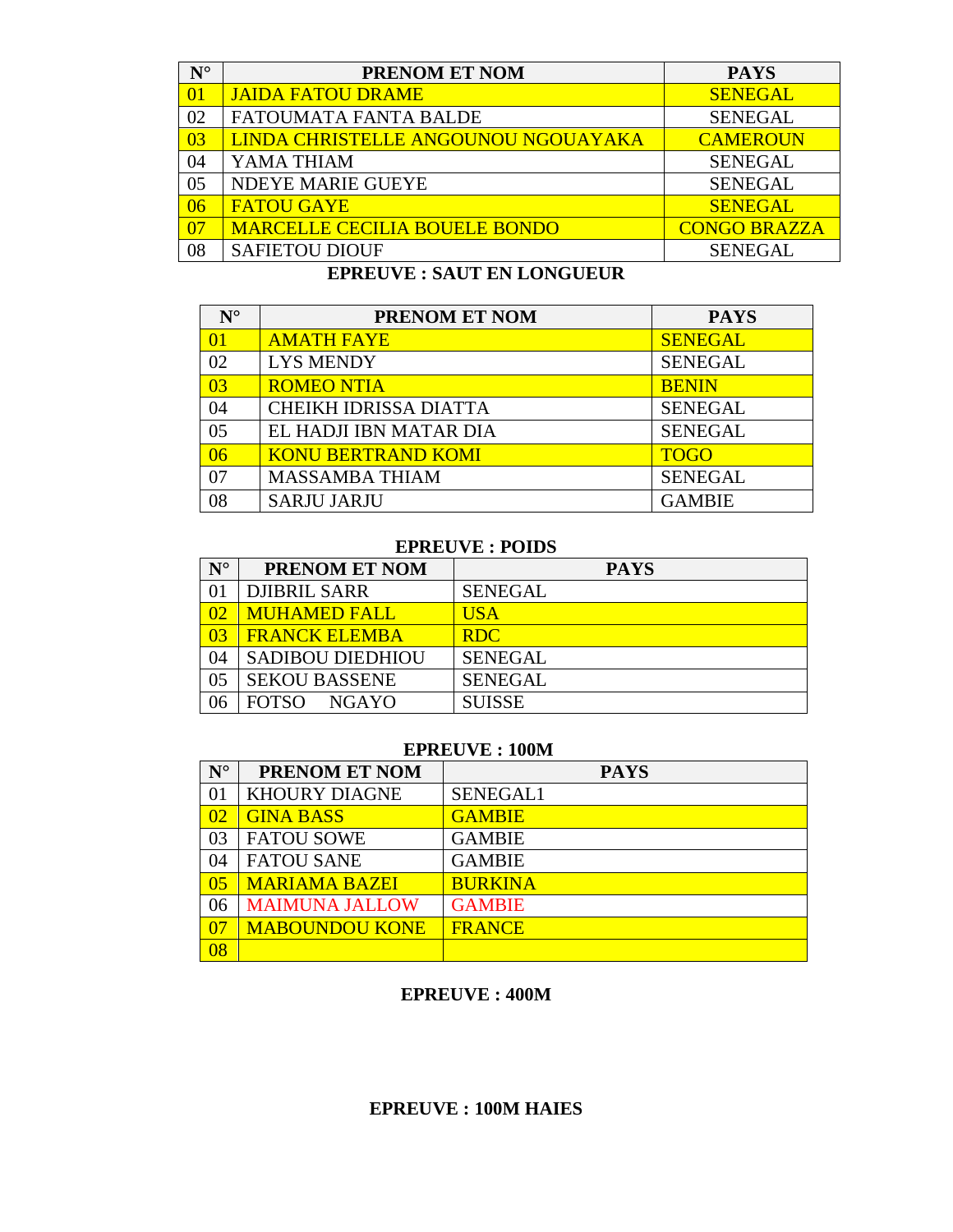| $\mathbf{N}^{\circ}$ | PRENOM ET NOM               | <b>PAYS</b>       |
|----------------------|-----------------------------|-------------------|
|                      | <b>SAFIETOU BOYE</b>        | <b>SENEGAL1</b>   |
| 0 <sub>2</sub>       | <b>SIDONIE FIADANANTSOA</b> | <b>MADAGASCAR</b> |
| 03                   | <b>MARIAMA BAZEI</b>        | <b>BURKINA</b>    |
|                      | <b>MADINA TOURE</b>         | <b>BURKINA</b>    |
| 05                   | <b>LEONTINE DIEDHIOU</b>    | SENEGAL2          |
| 06                   | <b>MAGATTE NDIAYE</b>       | <b>SENEGAL</b>    |

#### **EPREUVE : 800M**

| $\mathbf{N}^{\circ}$ | PRENOM ET NOM            | <b>PAYS</b>          |
|----------------------|--------------------------|----------------------|
|                      | <b>MADJIGUENE MBAYE</b>  | <b>SENEGAL 2</b>     |
| 02                   | <b>MARIE MADELEINE</b>   | <b>SENEGAL 3</b>     |
| 03                   | <b>LAMYAE HIMI</b>       | <b>MAROC</b>         |
|                      | <b>WAFA ZAROUL</b>       | <b>MAROC</b>         |
| 05                   | <b>ALESHIGN BAWEKE</b>   | <b>ETHIOPE</b>       |
|                      | <b>DJAFOUMON DIABATE</b> | <b>COTE D'IVOIRE</b> |

### **EPREUVE : TRIPLE SAUT**

| $\mathbf{N}^{\circ}$ | <b>PRENOM ET NOM</b>          | <b>PAYS</b>           |
|----------------------|-------------------------------|-----------------------|
|                      | <b>SANGONE KANDJI</b>         | <b>SENEGAL</b>        |
|                      | <b>SALY SARR</b>              | SENEGAL <sub>2</sub>  |
|                      | AWA MARICO                    | SENEGAL <sub>3</sub>  |
|                      | <b>BESSEHON FLORE SOKOURI</b> | <u>LCOTE D'IVOIRE</u> |

#### **EPREUVE : MARTEAU**

| $N^{\circ}$ |                 | <b>PRENOM ET NOM</b> |                |
|-------------|-----------------|----------------------|----------------|
|             |                 |                      | <b>PAYS</b>    |
|             | <b>OUCHARIF</b> | <b>CHRISLAINE</b>    | <b>FRANCE</b>  |
|             | <b>FATOU</b>    | <b>DIOCOU</b>        | <b>SENEGAL</b> |
| 03          | <b>EMILIE</b>   | <b>DIA</b>           | <b>MALI</b>    |
|             | <b>SOUKAINA</b> | <b>ZAKOUR</b>        | <b>MAROC</b>   |

### **EPREUVE NATIONALE : 100M HOMMES**

|    | <b>PRENOM ET NOM</b>         | <b>PAYS</b>   | <b>PROVENANCE</b> |
|----|------------------------------|---------------|-------------------|
|    | <b>OMAR</b>                  | <b>NDOYE</b>  | <b>SALT</b>       |
|    | <b>MOUSTAPHA</b>             | <b>GUEYE</b>  | <b>ASD</b>        |
| 03 | <b>PAPE OUSMANE</b>          | <b>NDIAYE</b> | <b>EAC</b>        |
|    | <b>MOULAYE</b>               | <b>SONKO</b>  | <b>EAC</b>        |
| 05 | <b>OUMAR</b>                 | <b>DIARRA</b> | <b>ASD</b>        |
|    | <b>BLAISE MALICK</b>         | <b>NDIONE</b> | <b>USC UGB</b>    |
|    | <b>SEYDOU</b>                | BA            | <b>USC UGB</b>    |
|    | <b>SEYDINA MANDIONE LAYE</b> | ONE           |                   |

## **EPREUVE NATIONALE : 400M HAIES HOMMES**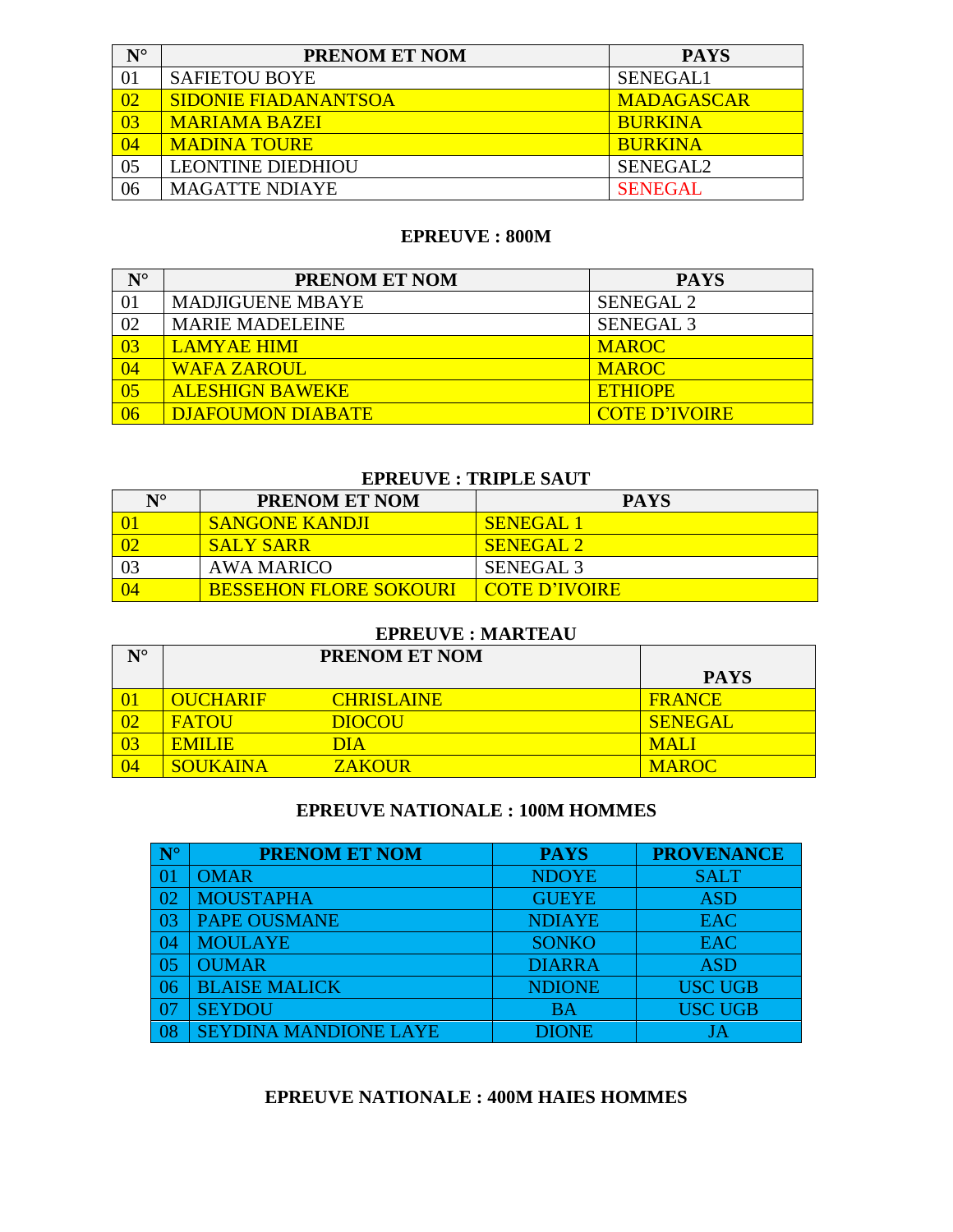| $\mathbf{N}^{\circ}$ | <b>PRENOM ET NOM</b>  | <b>PAYS</b>     | <b>PROVENANCE</b> |
|----------------------|-----------------------|-----------------|-------------------|
| 01                   | <b>DRAME</b>          | <b>BOUBACAR</b> | <b>ASD</b>        |
| 02                   | <b>CHEIKH DJIBRIL</b> | <b>DIALLO</b>   | <b>ASD</b>        |
| 03                   | <b>CHEIKH DEMBA</b>   | <b>DIOP</b>     | JAR               |
| 04                   | <b>FALLOU</b>         | <b>DIOP</b>     | <b>BAC</b>        |
| 05                   | <b>BISSENTY</b>       | <b>MENDY</b>    | <b>ASD</b>        |
| 06                   | <b>IBRAHIMA</b>       | <b>NDOYE</b>    | <b>USG</b>        |
| 07                   | <b>MANSOUR BABA</b>   | <b>SALL</b>     | <b>EAC</b>        |
| 08                   | <b>AMADOU</b>         | <b>NDIAYE</b>   | France            |

# **EPREUVE NATIONALE : JAVELOT HOMMES**

| $N^{\circ}$ | <b>PRENOM ET NOM</b>  | <b>PAYS</b>    | <b>PROVENANCE</b> |
|-------------|-----------------------|----------------|-------------------|
|             | <b>MOHAMED</b>        | <b>KOITA</b>   | <b>ASD</b>        |
| 02          | <b>BOUCAR</b>         | <b>BAKHOUM</b> | JAR               |
|             | <b>MAMADOU</b>        | <b>MANE</b>    | <b>USC UGB</b>    |
| - 04        | <b>ALIOUNE BADARA</b> | <b>NDIAYE</b>  | <b>USC UGB</b>    |
| - 05        | <b>SOULEYMANE</b>     | <b>NDIAYE</b>  | <b>KOLDA</b>      |

# **EPREUVE NATIONALE : HAUTEUR HOMMES**

| $\blacksquare$ | <b>PRENOM ET NOM</b>   | <b>PAYS</b>       |              |
|----------------|------------------------|-------------------|--------------|
|                |                        |                   |              |
| $\overline{0}$ | <b>ELCA CHARLES</b>    | <b>EMBOURQUET</b> | <b>ASD</b>   |
| 02             | <b>ABOU BAKRIN</b>     | <b>AIDARA</b>     | <b>ASD</b>   |
| 03             | <b>IBRAHIMA KHALIL</b> | <b>DIOP</b>       | <b>ASD</b>   |
| 04             | CHEIKH AHMED TIDIANE   | <b>SECK</b>       | <b>USPA</b>  |
| 05             | <b>ABRAHAM</b>         | <b>NGONG</b>      | <b>USO</b>   |
|                | <b>NGAYO</b><br>VIEL S | <b>SUISSE</b>     | <b>DAKAR</b> |

# **EPREUVE NATIONALE : 100M FEMMES**

| $N^{\circ}$     | <b>PRENOM ET NOM</b> | <b>PAYS</b>    | <b>PROVENANCE</b> |
|-----------------|----------------------|----------------|-------------------|
| 01              | <b>SALY SAFIETOU</b> | <b>FABOURE</b> | <b>ASD</b>        |
| 0 <sub>2</sub>  | <b>FATOUMATA</b>     | <b>DEMBELE</b> | JA                |
| 03              | <b>ESTHER</b>        | <b>BOLI</b>    | <b>IND</b>        |
| $\overline{04}$ | <b>BINTA</b>         | <b>SALL</b>    | <b>JAR</b>        |
| 0 <sub>5</sub>  | <b>MAIMOUNA</b>      | <b>BADJI</b>   | <b>JAR</b>        |
| 06              | <b>CATHERINE</b>     | <b>DIATTA</b>  | <b>USC UGB</b>    |
|                 |                      |                |                   |
| $\overline{08}$ |                      |                |                   |

#### **EPREUVE NATIONALE : POIDS FEMMES**